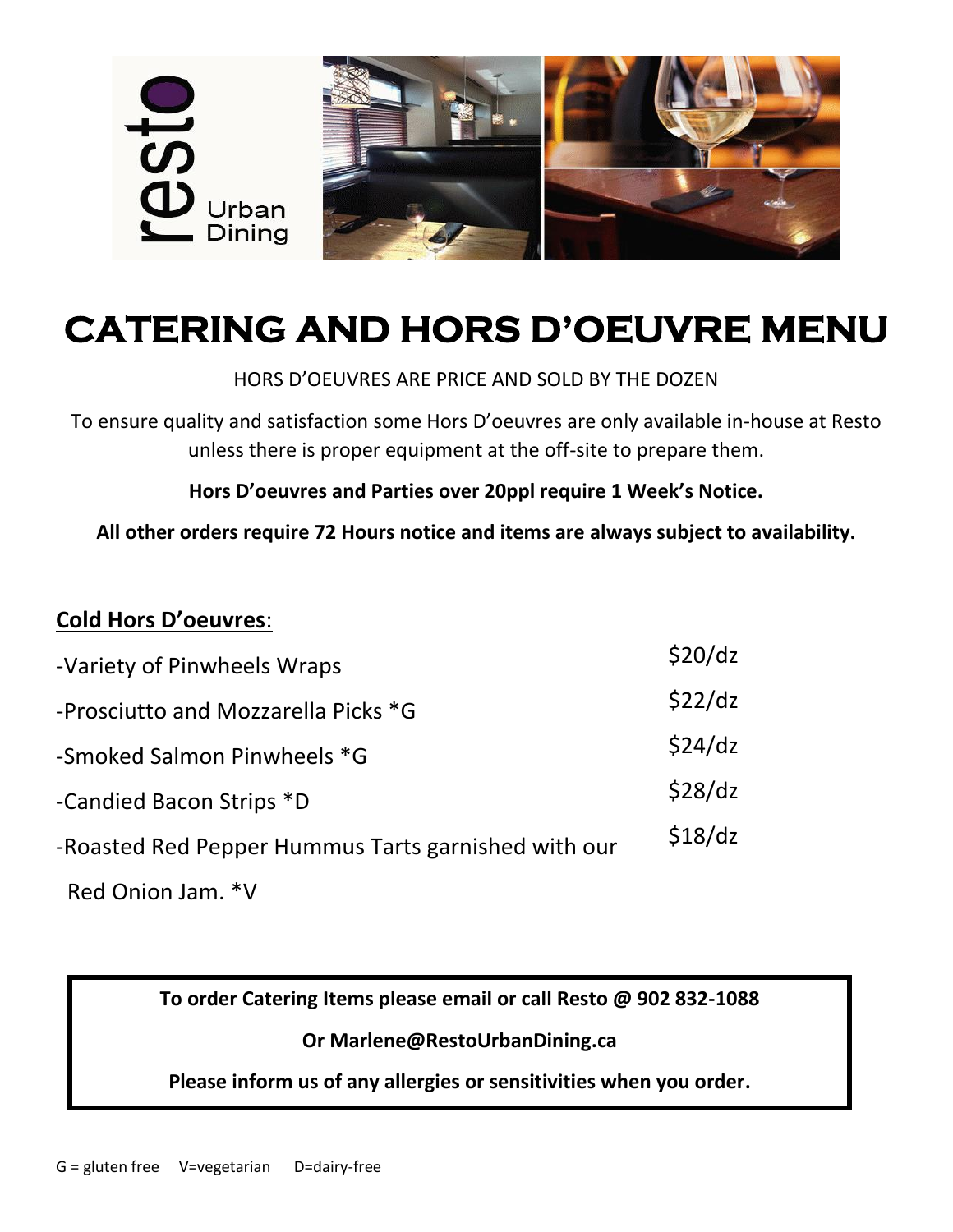

# **Hot Hors D'Oeuvres:**

| -Spring rolls with spicy Asian dipping sauce *V*D                                                        | \$20/dz |
|----------------------------------------------------------------------------------------------------------|---------|
| -Thai Pork Bites with peanut Dipping Sauce *G*D                                                          | \$20/dz |
| -Bacon Wrapped Scallops with Resto Cocktail Sauce *D                                                     | \$40/dz |
| (can be requested GF)                                                                                    |         |
| -Pulled Pork Sliders *D                                                                                  | \$30/dz |
| -Bacon Wrapped Mushroom Caps *D (can be requested GF)                                                    | \$20/dz |
| -Garlic and Herb Marinated Chicken Bites *G*D                                                            | \$22/dz |
| -Loaded Potato Bites                                                                                     | \$18/dz |
| -Chipotle marinated Striploin Steak on Toasted Baguette<br>with caramelized onions and Tarragon Aioli *D | \$36/dz |
| -Spinach and Artichoke Tarts *V                                                                          | \$16/dz |
| -Bruschetta Bites                                                                                        | \$18/dz |

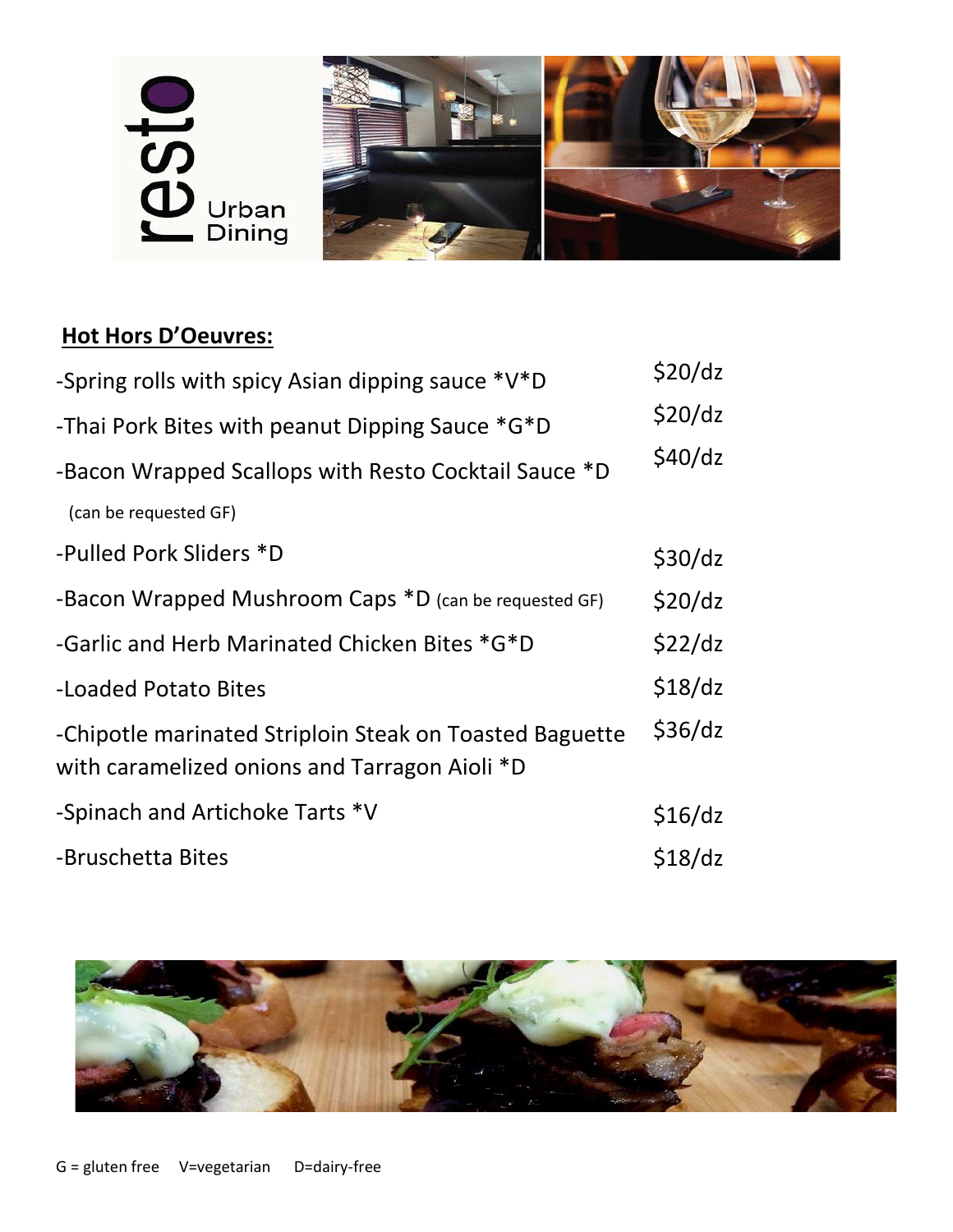# **SI**<br>U Urban<br>Dining



| Option #4                                                                                                                                                                                                                                                                                                                                                                                                                                                                                                                                                | Option $#5$                                                                                                                                                                                                                                                                                                                                                                                                                                                                                                                                                                                  | Option #6                                                                                                                                                                                                                                                                                                                                                                                                                                                                                                                                                                                                                |
|----------------------------------------------------------------------------------------------------------------------------------------------------------------------------------------------------------------------------------------------------------------------------------------------------------------------------------------------------------------------------------------------------------------------------------------------------------------------------------------------------------------------------------------------------------|----------------------------------------------------------------------------------------------------------------------------------------------------------------------------------------------------------------------------------------------------------------------------------------------------------------------------------------------------------------------------------------------------------------------------------------------------------------------------------------------------------------------------------------------------------------------------------------------|--------------------------------------------------------------------------------------------------------------------------------------------------------------------------------------------------------------------------------------------------------------------------------------------------------------------------------------------------------------------------------------------------------------------------------------------------------------------------------------------------------------------------------------------------------------------------------------------------------------------------|
| <b>Spring Rolls *D*V</b><br>-Vegetable Spring Rolls with<br>Spicy Asian sauce.<br><b>Spinach &amp; Artichoke Tartlets*V</b><br>-Baked Mini tarts filled with<br>Mediterranean flavours and<br>topped with parmesan and<br>cracked pepper.<br><b>Garlic &amp; Herb Chicken</b><br>Bites*G*D<br>-Grilled Marinated Chicken<br>Breast served with our Lime &<br>Basil Aioli.<br><b>Bacon Wrapped Mushrooms</b><br>-Mushroom caps wrapped in<br>bacon, deep friend to a perfect<br>texture and served with a spicy<br>tomato sauce. (can be requested<br>GF) | <b>Loaded Potato Bites*G</b><br>-Baby Red Potatoes Halves<br>topped with mozzarella, bacon,<br>sour cream and green onions.<br><b>Selection of Pinwheel</b><br>$Wraps*V$<br>-White Tortilla Wraps filled in a<br>variety of choices including;<br>Pesto Cream Cheese & Chicken.<br>Cranberry Chicken & Spinach<br>and Cucumber & Fresh Dill.<br><b>Garlic &amp; Herb Chicken</b><br>Bites*G*D<br>-Grilled Marinated Chicken<br>Breast served with our Lime &<br>Basil Aioli.<br>Thai Pork Bites *G*D<br>-Marinated and Oven Roasted<br>Pork Tenderloin served with our<br>Thai Peanut Sauce. | <b>Bacon Wrapped Scallops *D</b><br>-The Crowd-Pleasing<br>appetizer that everyone loves!<br>Served with our house made<br>Cocktail Sauce. (can be<br>requested GF)<br><b>Garlic &amp; Herb Chicken</b><br>Bites*G*D<br>-Grilled Marinated Chicken<br>Breast served with our Lime &<br>Basil Aioli.<br><b>Pulled Pork Sliders *D</b><br>-House Made Pulled Pork with<br>our BBQ sauce on Ciabatta<br>Slider buns with Baby Spinach.<br><b>Bruschetta Bites *V</b><br>-Baguette Pieces topped with our<br>Bruschetta and mozzarella, oven<br>roasted and finished off with<br><b>Balsamic Reduction and Pesto</b><br>Oil. |
| \$9 / \$18 Per Person                                                                                                                                                                                                                                                                                                                                                                                                                                                                                                                                    | \$11 / \$22 Per Person                                                                                                                                                                                                                                                                                                                                                                                                                                                                                                                                                                       | \$14 / \$28 Per Person                                                                                                                                                                                                                                                                                                                                                                                                                                                                                                                                                                                                   |

Each Option Assumes 6 Pieces Per Person, for a Light Hors D'oeuvre Event

And 12 Pieces Per Person for a Heavier Event

Additional Dozens of Individual Items can also be ordered

Due to the nature of Special Items we cannot guarantee that we will have extra Items above what are ordered and we do require **1 Weeks Notice** For Hors D'oeuvres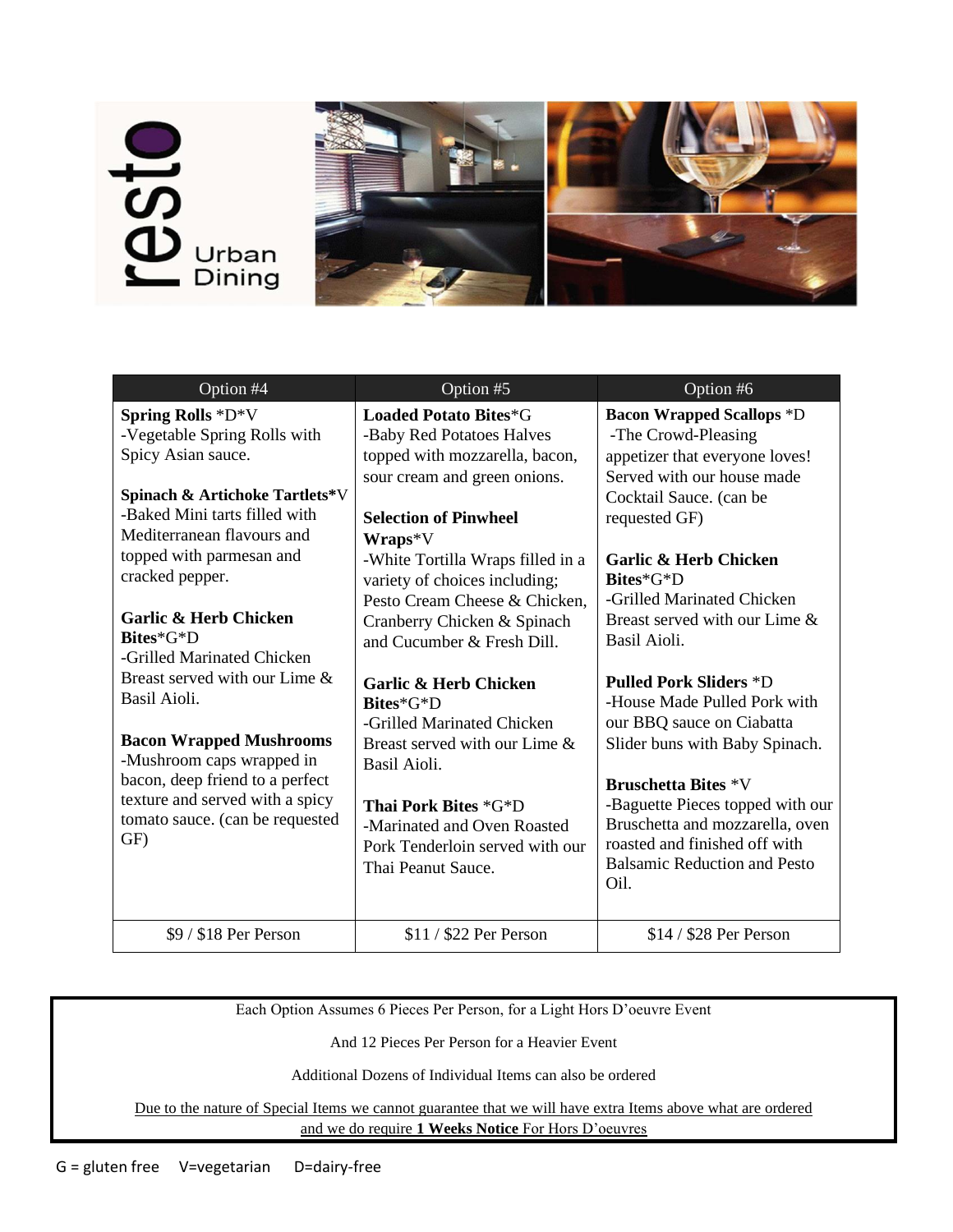

Platters are sold by size: Small (up to 10ppl) Medium (15ppl) and Large (25ppl) You can order multiples to suit your group's needs

| <b>Platters:</b>     | Small | Medium | Large |
|----------------------|-------|--------|-------|
| -Veggie Tray         | \$25  | \$35   | \$60  |
| -Fruit Tray          | \$30  | \$40   | \$65  |
| -Pastry/Muffin Tray  | \$35  | \$50   | \$80  |
| -Cheese Tray         | \$70  | \$90   | \$150 |
| -Charcuterie Tray    | \$75  | \$105  | \$175 |
| -Poached Shrimp Tray | \$70  | \$105  | \$175 |
| -Cookie Tray         | \$20  | \$30   | \$50  |
| -Dessert Tray        | \$50  | \$75   | \$125 |

#### **Desserts:**

Desserts are also sold by the dozen

| -Cheesecake Parfait *G    | \$36/dz |
|---------------------------|---------|
| -Chocolate Torte Bites *G | \$35/dz |
| -Coconut Cream Tarts      | \$32/dz |
| -Lemon Tarts              | \$32/dz |
| -Square Platter           | \$32/dz |
|                           |         |